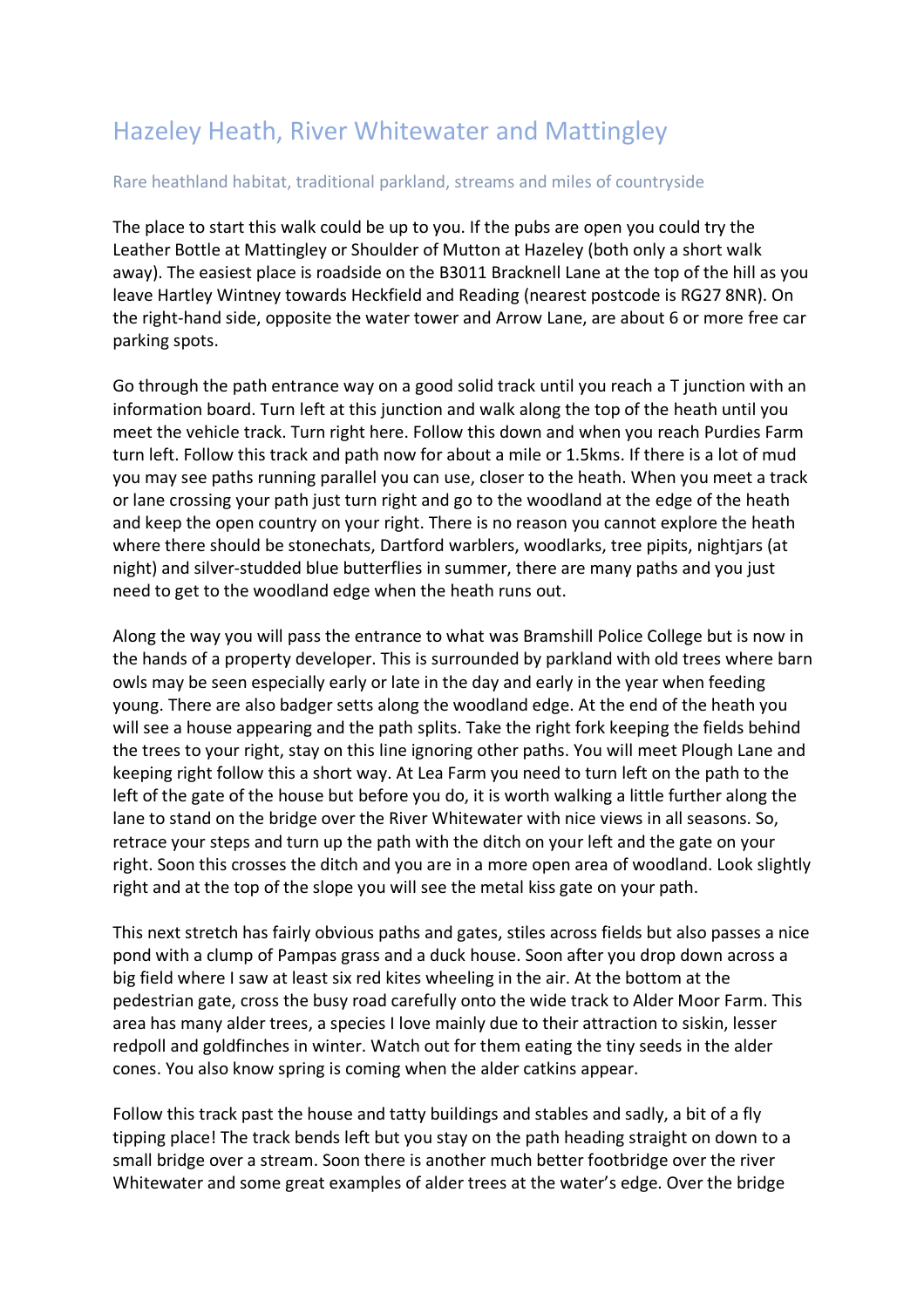turn right and soon climb gently up the slope to the top following the path to Hound Green. For safety cross the road here and cross the sports field diagonally and you will see a stand of old oaks and a nice sculpted picnic bench with a friendly frog! This is roughly half way around so not a bad place to stop and have a rest if you wish.

Set off right along the lane from the end of the recreation area and enjoy the nice housing. After the last house on the left you will see a footpath across a field. Take this path all the way to the left-hand end of the woodland where the path turns sharply right and then left up the right-hand side of a field. Follow this and through the gap on the right at the end then keeping left in the next field.

It then seems complicated but it's easy really. Enter the gate onto the drive of a property passing with the property on your left side. As you round the property the path you want is right in front of you through a stile in the hedge. There are a few paths here so don't be sidetracked. Go through here and cross the field to the large gate. Exit here and go straight across then turn left after the gate. Down the side of the field to the end and turn right at the corner. Follow this path and track to the bottom, then follow the fence line left. Turn right onto the old tarmac drive and a after short way you exit to Bottle Lane. Turn left here.

This lane will now take you almost to Mattingley. It's quiet and has nice hedgerows and open fields to enjoy. When you reach Mattingley there are 40 mph road signs. Just in front of the speed signs enter the driveway on the right and take the signposted path to the left of the property. Follow this path all the way to the main road past 'The Old Post Office' building, now a residence, on your right. (The Leather Bottle pub is just a few yards to the left).

Cross the road carefully here to the gated entrances opposite to Bartlett's Farm. The path is obvious to the left of the right-hand driveway. Follow this and after a turn it puts you along an avenue of trees and finally a patch of woodland on your left. At the end of this path (it was very muddy when I visited in January) exit the gate and turn right. Follow the edge of this field and enjoy the massive oak tree at the end. There is a gate and a bridge on the left to cross here over the Whitewater. I noted an old Alder here with much orange bracket fungus right on the water's edge.

Next cross the field to the bottom corner opposite and then climb up the slope across the next. These paths were a bit muddy but obvious. At the top of the hill on the left is an old pit. It's purpose is unknown to me but there is a lot of sedge growing and it is worth a little time looking for insect and plant life before taking the right turn along the nice wide, solid track. Part way along here is a lovely old tree trunk laying rotting away on its side.

At the end of the track, turn left up the lane to the corner and where the road bends right you carry straight on following the footpath sign. After the woodland and an open patch, a footpath crosses and you turn right following this up the slope, across the open field. The path drops down onto West Green Road where you turn left and then soon turn right onto Stoken Lane.